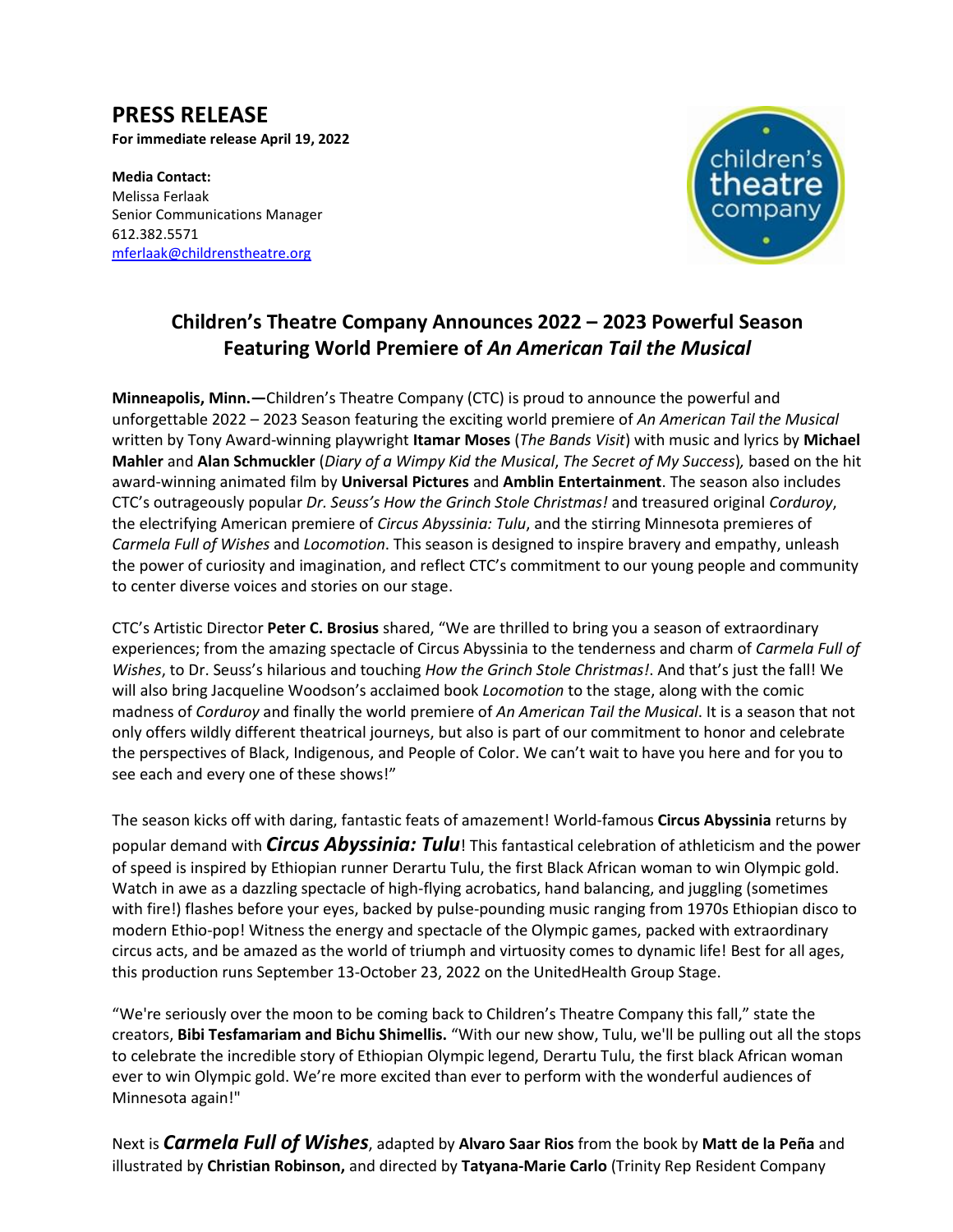Member and Associate, *Fade* (Trinity Rep), *The Last Days of Judas Iscariot* (Public Theatre)). It's Carmela's birthday, and she's finally old enough to tag along with her big brother while he runs errands. Join them as they pass by the fenced-off repair shop, the busy bus stop, and Miss Maria's verdulería. Outside the laundromat, Carmela picks a dandelion and makes several birthday wishes: that she gets a candy machine, a big fancy bed for Mamí like the ones at the hotel where she works, and most importantly, that Papí will be able to come back home soon. When a sudden accident crushes her dandelion, can her brother help Carmela believe in the power of wishes once again? Running October 18 through December 4, 2022 in the Cargill Stage, this show is best for ages 5 and up.

Director **Tatyana-Marie Carlo** stated, "*Carmela Full of Wishes* allows us the opportunity to dream and revel in the world around us. Everything is new and exciting, and we get to go along for the ride as Carmela discovers the magic in every wish she makes. I am excited to bring wonder and curiosity to CTC audiences and a story told from a Latine lens written for everyone."

The holidays are never the same without the big, green grouch! The incredibly popular CTC original, *Dr. Seuss's How the Grinch Stole Christmas!* is back! CTC's Artistic Director **Peter C. Brosius** will direct with choreography by **Linda Talcott Lee.** A miserly and miserable, ever-so-cantankerous Grinch has observed the despicable Christmas joy of the Whos with disdain, from a distance, for decades. Enough! In this favorite holiday story, filled with music and Seussian rhymes, he conceives a dastardly plot to destroy what they love. It's the smallest of the Whos, tiny Cindy Lou, who extends a hand. Through the combination of kindness and community, we witness not only a change in the course of Who-History, but the size and capacity of the old green guy's heart. Best for all ages, this musical adventure runs November 8, 2022 through January 8, 2023 on the UnitedHealth Group Stage.

"Since the moment I applied that first dab of green makeup, ten years ago, The Grinch has been my absolute favorite role to portray," states Acting Company Member **Reed Sigmund** who will be portraying The Grinch for a fifth time this season. "It's a character that's endlessly rich with opportunities to dynamically explore the full spectrum of human emotions. And I love stories of transformation. This story reminds us that fear and hate are easy, but difficult growth and change are more rewarding for ourselves and our communities. Plus, it comes at a time of year when I get to pound gallons of Christmas cookies. This is show I can't wait to celebrate once more!"

Winter ushers in a heartwarming tale of a young person's discovery of his love for poetry with

*Locomotion*, based on the book written and adapted for the stage by **Jacqueline Woodson** and directed by **Talvin Wilks** (*This Bitter Earth* (Penumbra), *On the Way to Timbuktu* (3 AUDELCO Award nominations including Best Director). Uprooted from his family, Lonnie couldn't feel more alone. But when his class learns to write poetry, his verses take him back to a time of togetherness. As he finds his voice as a poet, poetry will bring you closer to others and yourself. Running January 24 through March 5, 2023 on the Cargill Stage, this production is best for ages 9 and up.

"*Locomotion* is a very important work in our current era of more diverse storytelling," states Director **Talvin Wilks**. "The opportunity to see a young Black male's journey as a universal story of overcoming hardships and the challenges of adolescence is vital and revelatory. That CTC is making a commitment to diversifying the canon of young protagonists is an important and vibrant investment, not only for youths of color to see themselves and their experiences on stage, but for all youth to begin to broaden their understanding of universality, the act of seeing oneself through the lives of others. This opportunity is a great gift for our new era of awareness, and Jacqueline Woodson has created a story for everyone, a story that I am very excited to realize on stage."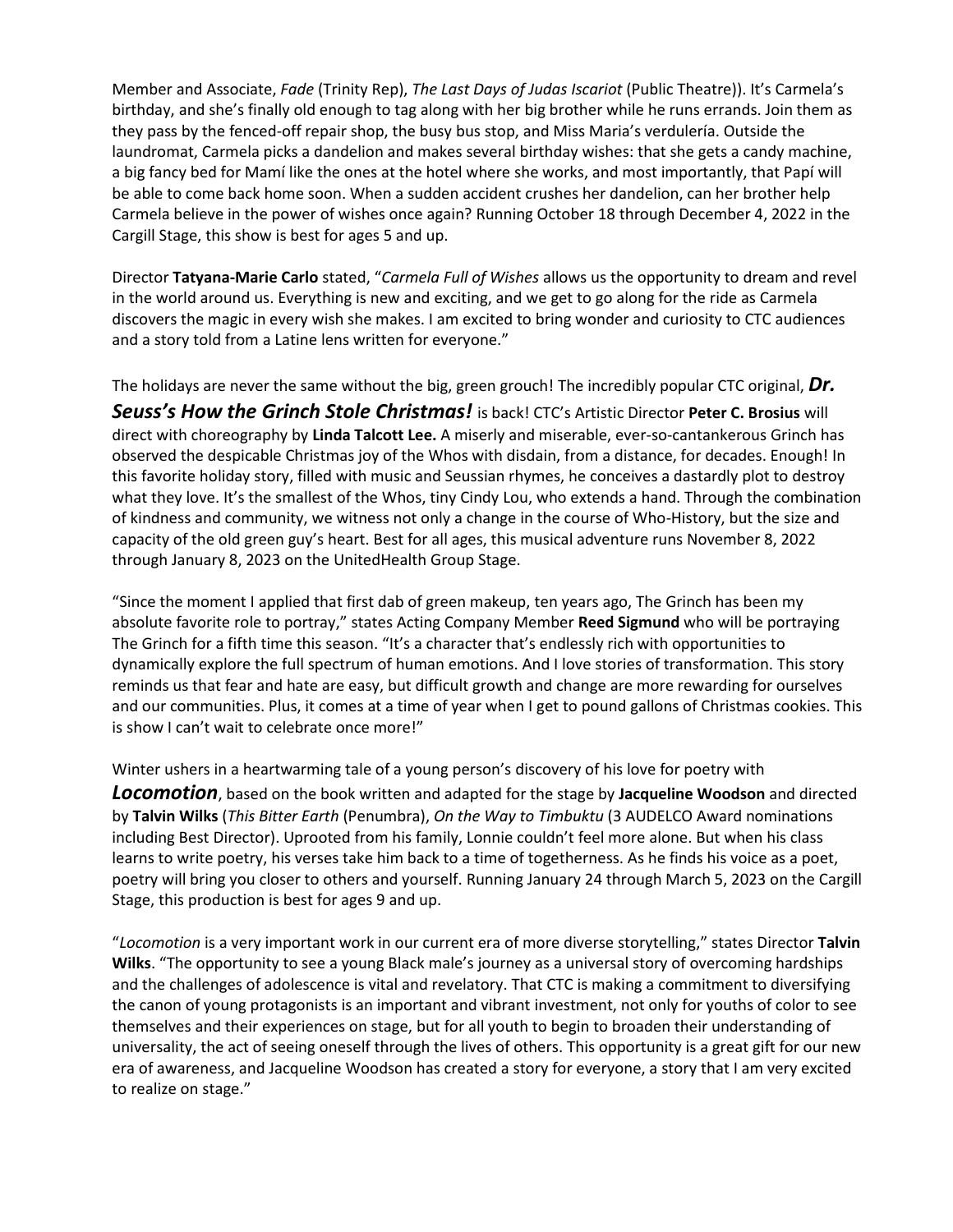Oh no, *Corduroy*'s button has gone missing, and he can't go home with kindhearted Lisa without it! Join Melissa Ferlaak the beloved teddy bear as he takes a rollicking ride up the escalator and begins a delightfully destructive and sensive ceasy sear as he takes a romening rise ap the essenator and segms a dengineary describence.<br>Fromp through every section of the department store. Will he find his button at the top of form through every section of the department store. This meaning mobitum at the top of [mferlaak@childrenstheatre.org](mailto:mferlaak@childrenstheatre.org) him first? Where, oh where, is Corduroy's *BUTTON*? Based on the *Corduroy* and *A Pocket for Corduroy* books by **Don Freeman** and adapted for the stage by **Barry Kornhauser**, this play had its world premiere at CTC in 2018 and has gone to be a highly produced production through our licensing house, Plays for New Audiences along with receiving the AATE Distinguished Play Award. Directed by **Peter C. Brosius**, this play runs February 14 through April 2, 2023 on the UnitedHealth Group Stage, this play is best for ages 4 and up.

"*Corduroy*, with its title character's quest for his missing button, is the story of a little toy bear's very real need to find a 'Friend' and a place to call home, along with that of a little girl's corresponding need to bring that bear home – as a Friend," states Playwright **Barry Kornhauser**. "I'm absolutely delighted that this little adaptation of that story has found a home once again with all of its 'Friends' at Children's Theatre Company where the play was first nurtured and produced. It is always a gift and a joy to work with Peter [Brosius] and his brilliant and passionate team as they bring classic children's literature to life so vividly, so imaginatively, and so lovingly. Corduroy may have lost a button, but *Corduroy* has found its way back to the CTC stage, and for that I am 'beary' grateful."

CTC rounds out the season with the incredible world premiere production, based on the award-winning **Universal Pictures/Amblin Entertainment** animated film, *An American Tail the Musical* with book and lyrics by Tony® Award-winning playwright **Itamar Moses** (*The Bands Visit*, *Boardwalk Empire*), music and lyrics by **Michael Mahler** and **Alan Schmuckler** (*Diary of a Wimpy Kid the Musical*, *The Secret of My Success*)*,* and directed by **Taibi Magar** (*We Live in Cairo* (A.R.T.), *Blue Ridge, The Great Leap* (Atlantic Theatre Company). The film received critical praise and was nominated for an Academy Award and received two Grammy Awards for Song of the Year and Best Song Written Specifically for a Motion Picture or Television. An army of cats forces young Fievel Mousekewitz and his family to escape from Russia by boat. When a storm at sea separates them, Fievel arrives alone in the vast city of New York. In this riveting new musical based on the hit animated film, the steadfastly optimistic Fievel makes his way as a new immigrant, encountering friends and foes (including a few scene-stealing cockroaches!). In spite of everything stacked against him, Fievel clings to his dreams of a better life and reuniting with his family. Are they Somewhere Out There? Best for all ages, this musical runs April 25 through June 18, 2023 on the UnitedHealth Group Stage.

"A lot of people, and maybe especially people of my generation, remember *An American Tail* as one of the animated film classics of the 1980s, so getting to work on adapting it has been thrilling, first of all, on that level," stated Playwright **Itamar Moses.** "But looking at this material again through the lens of 2022 reveals the urgent timeliness—and indeed timelessness—of a story about America's fundamental origins as a place people, or in this case mice, came from all over the world seeking a better life, the imperfect place they found when they got here, but the potential for that place to be the beacon it's meant to be if only we can all work together. And, of course, it's also just the story of a small, but very resourceful mouse, who gets separated from his family and tries to find them again."

Full season subscriptions and renewals for the 2022 – 2023 Season are now on sale and can be purchased online at childrenstheatre.org/subscribe now or by calling the ticket office at 612.874.0400 starting Thursday. CTC's 2022 – 2023 Season of artistic and educational programming is supported by The Shubert Foundation, Inc. This activity is made possible by the voters of Minnesota through a Minnesota State Arts Board Operating Support grant, thanks to a legislative appropriation from the arts and cultural heritage fund.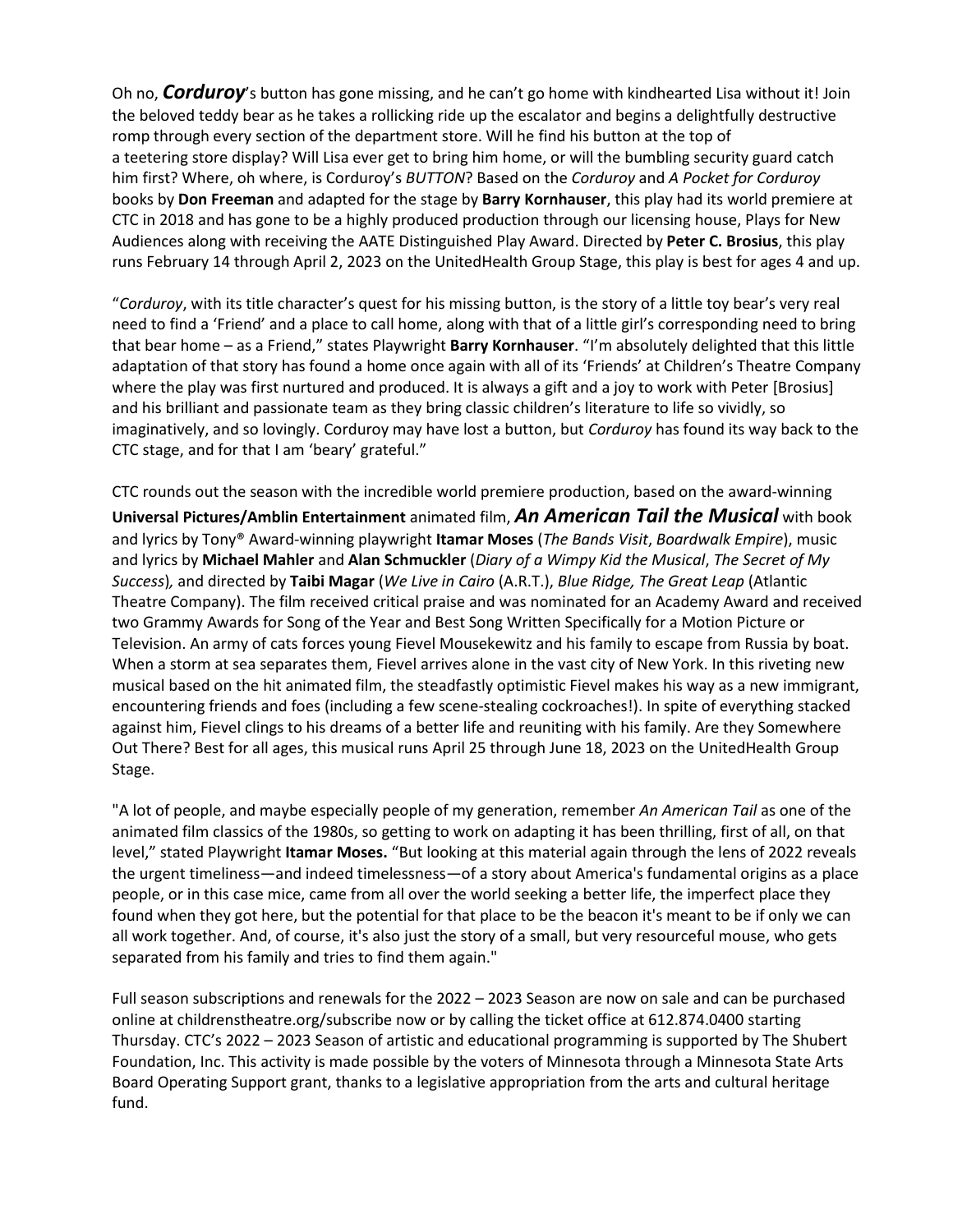# **2022 – 2023 Season**

#### *Circus Abyssinia: Tulu*

Co-created and produced by Mehari "Bibi" Tesfamariam Co-created and directed by Binyam "Bichu" Shimellis Choreography by Tamerat Ejeta and Binyam "Bichu" Shimellis A Children's Theatre Company American Premiere Production September 13-October 23, 2022 UnitedHealth Group Stage Best for all ages Proudly sponsored by Treat & Company

#### *Carmela Full of Wishes*

Adapted by Alvaro Saar Rios From the book by Matt de la Peña, illustrated by Christian Robinson Published by G.P. Putnam's Sons Books for Young Readers Directed by Tatyana-Marie Carlo October 18-December 4, 2022 Cargill Stage Best for ages 5 and up *Carmela Full of Wishes* is presented through special arrangement with and all authorized performance materials are supplied by TRW Plays; 1180 Avenue of the Americas, Suite 640, New York, NY 10036[. www.trwplays.com](http://www.trwplays.com/)

# *Dr. Seuss's How the Grinch Stole Christmas!*

Based on the book How the Grinch Stole Christmas by Dr. Seuss Book and lyrics by Timothy Mason Music by Mel Marvin Directed by Peter C. Brosius Choreography by Linda Talcott Lee A Children's Theatre Company Original Production November 8, 2022-January 8, 2023 UnitedHealth Group Stage Best for all ages

#### *Locomotion*

Written and adapted for the stage by Jacqueline Woodson Directed by Talvin Wilks January 24-March 5, 2023 Cargill Stage Best for ages 9 and up

#### *Corduroy*

Based on the *Corduroy* and *A Pocket for Corduroy* books by Don Freeman Adapted for the stage by Barry Kornhauser Directed by Peter C. Brosius A Children's Theatre Company Original Production February 14-April 2, 2023 UnitedHealth Group Stage Best for ages 4 and up